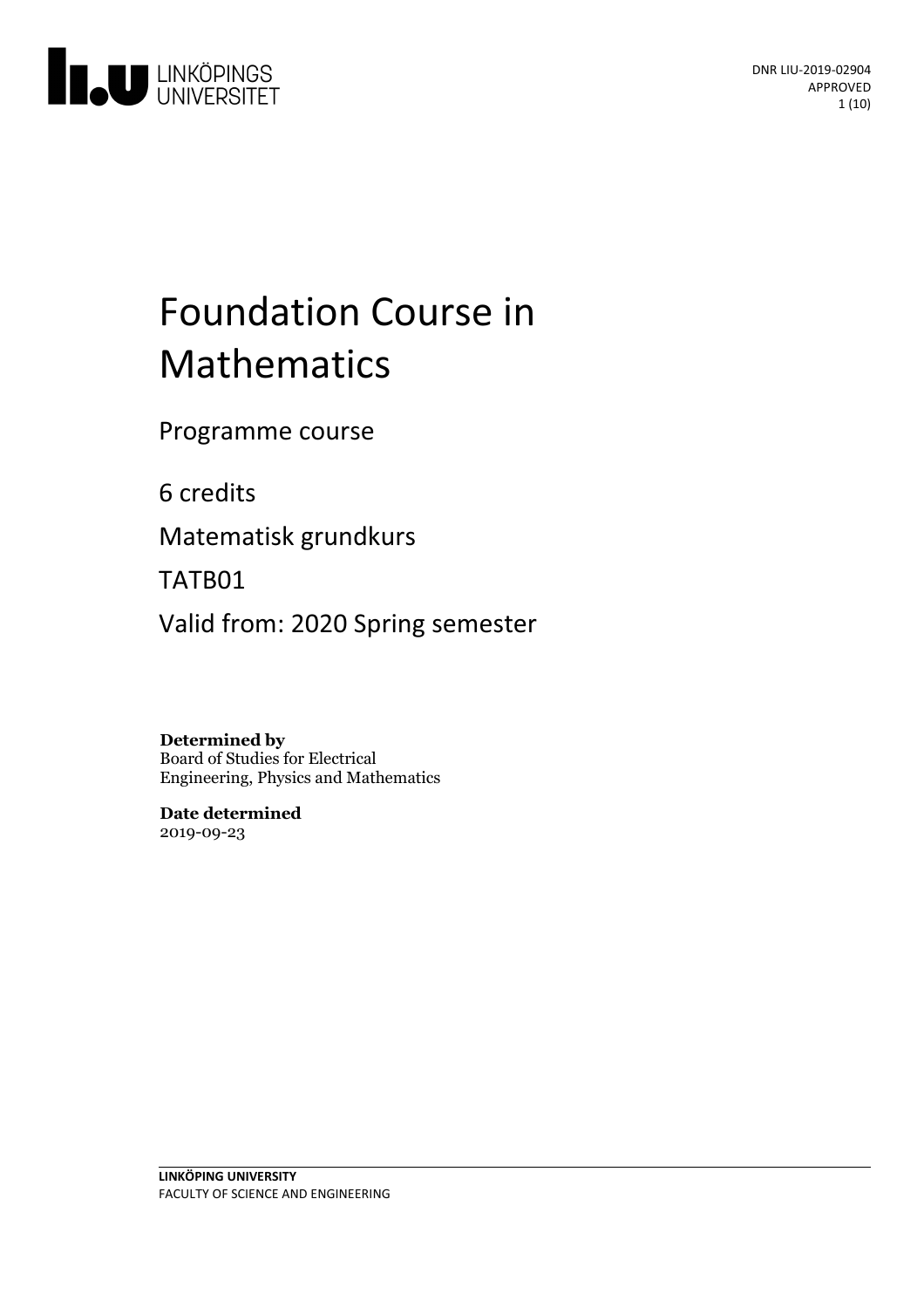# Main field of study

Mathematics, Applied Mathematics

Course level

First cycle

## Advancement level

 $G_1X$ 

# Course offered for

- Master of Science in Applied Physics and Electrical Engineering
- Master of Science in Applied Physics and Electrical Engineering International
- Master of Science in Biomedical Engineering
- Master of Science in Design and Product Development
- Master of Science in Energy Environment Management
- Master of Science in Mechanical Engineering
- Master of Science in Industrial Engineering and Management
- Master of Science in Industrial Engineering and Management International
- Bachelor's Programme in Mathematics

# Entry requirements

Note: Admission requirements for non-programme students usually also include admission requirements for the programme and threshold requirements for progression within the programme, or corresponding.

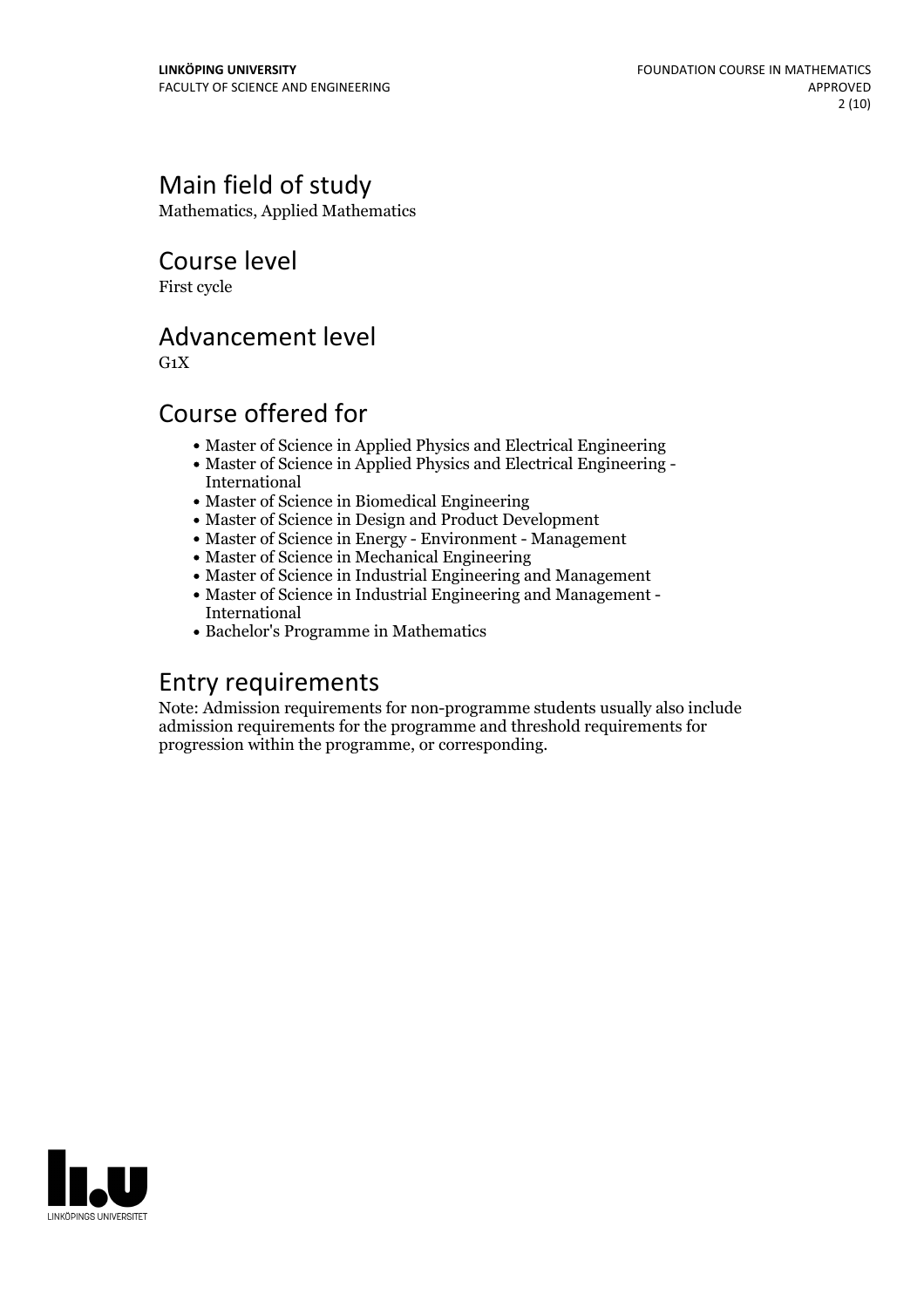# Intended learning outcomes

It is important that you acquire general mathematical accuracy and a stable foundation for your continued studies. After the course is completed you should be able to:

- 
- 
- read and comprehend mathematical texts. perform standard calculations with accuracy. handle calculations with algebraic expressions, inequalities and absolute
- 
- values.<br>• solve polynomial equations and equations containing square roots.<br>• analyze how the concepts domain, range, injectivity and composition relate<br>to particular functions.
- $\bullet$  define and draw the graphs of the elementary functions: the natural logarithm, exponential-, power-, trigonometric- and inverse trigonometric
- <ul>\n<li>use and prove laws and formulas for the elementary functions.</li>\n<li>work with complex numbers in cartesian and polar form.</li>\n<li>define the complex exponential function and use and prove Euler's and</li>\n</ul>
- 
- 
- deMoivre's formulas.<br>• solve problems concerning straight lines and circles in the plane.<br>• perform logical arguments<br>• work with geometric and arithmetic sums.
- 
- 
- check results and partial results in order to verify their correctness or reasonableness.

### Course content

Algebraic expessions, inequalities, modulus, complex numbers. Solving equations. Functions and graphs. Definitions and properties of the elementary functions: natural logarithm, exponential function, power function, trigonometric functions and complex exponential function, arcus functions. The Euler formulas. Basic principles of logic. Different types of proof techniques. Coordinate systems in the plane. Polar coordinates. Lines and circles. The complex plane. Complex numbers in polar form. Inverse trigonometric functions.

### Teaching and working methods

Problem classes, tutorials, and a few lectures.

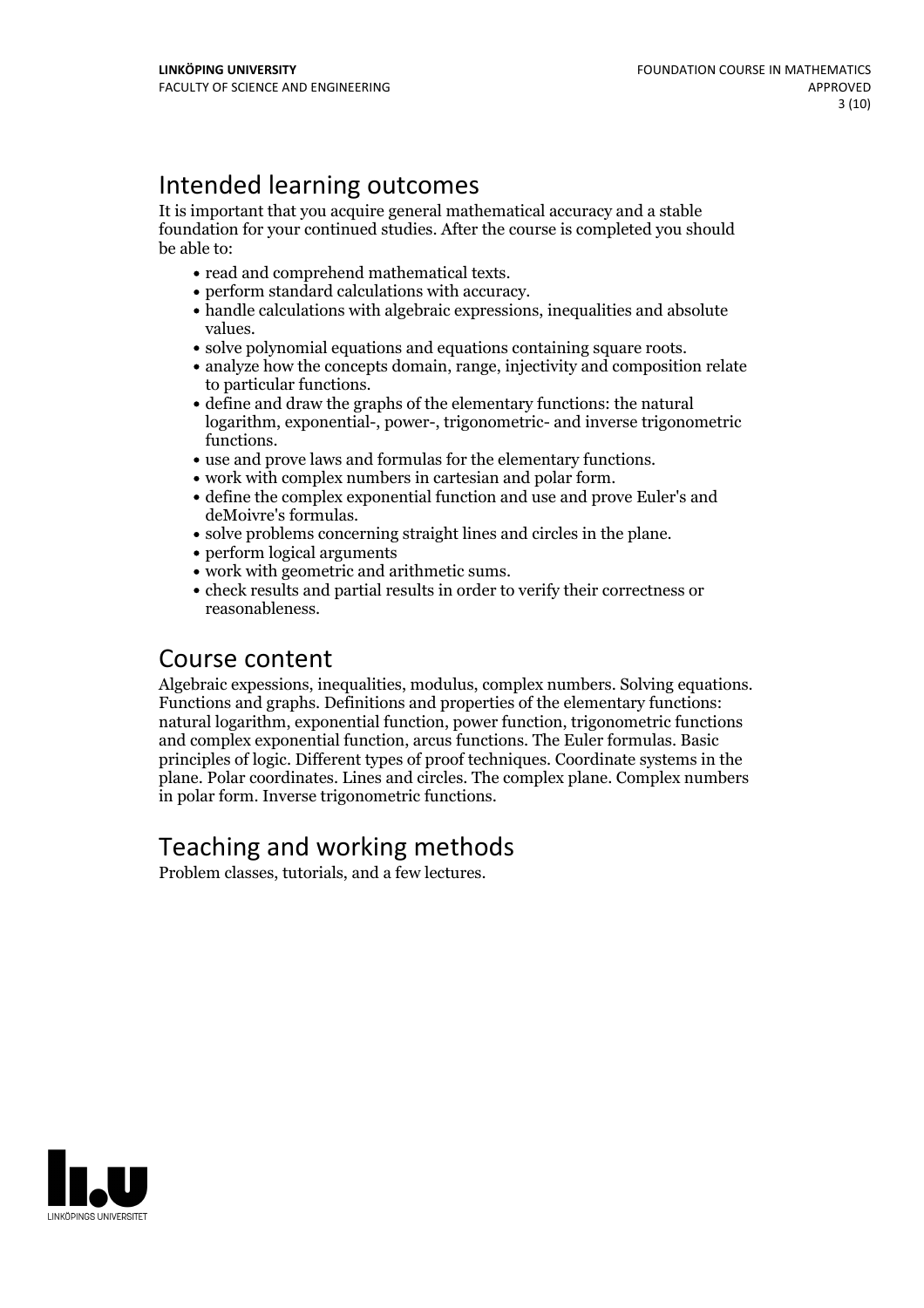### Examination

| TEN <sub>5</sub> Written partial examination | 3 credits              | U.G |
|----------------------------------------------|------------------------|-----|
| TEN4 Written partial examination             | 1.5 credits            | U.G |
| UPG1 Examination                             | 1.5 credits            | U.G |
| TEN3 Written summary examination             | 4.5 credits U, 3, 4, 5 |     |

The final grade requires fullfillment of either TEN4, TEN5 and UPG1 or TEN3 and UPG1. The final grade is given based on the results from TEN4 and TEN5 or the result from TEN3. Attempts to improve grades are only allowed in TEN3.

A "Pass" on TEN4 or TEN5 gives bonus points on TEN3. The bonus points could only be used to achieve the grade "3", not to achieve a higher grade.

### Grades

Four-grade scale, LiU, U, 3, 4, 5

# Other information

#### **About teaching and examination language**

The teaching language is presented in the Overview tab for each course. The examination language relates to the teaching language as follows:

- If teaching language is Swedish, the course as a whole or in large parts, is taught in Swedish. Please note that although teaching language is Swedish, parts of the course could be given in English. Examination language is
- Swedish.<br>• If teaching language is Swedish/English, the course as a whole will be taught in English if students without prior knowledge of the Swedish language participate. Examination language is Swedish or English
- (depending on teaching language).<br>• If teaching language is English, the course as a whole is taught in English.<br>Examination language is English.

#### **Other**

The course is conducted in a manner where both men's and women's

experience and knowledge are made visible and developed. The planning and implementation of <sup>a</sup> course should correspond to the course syllabus. The course evaluation should therefore be conducted with the course syllabus as a starting point.

### Department

Matematiska institutionen

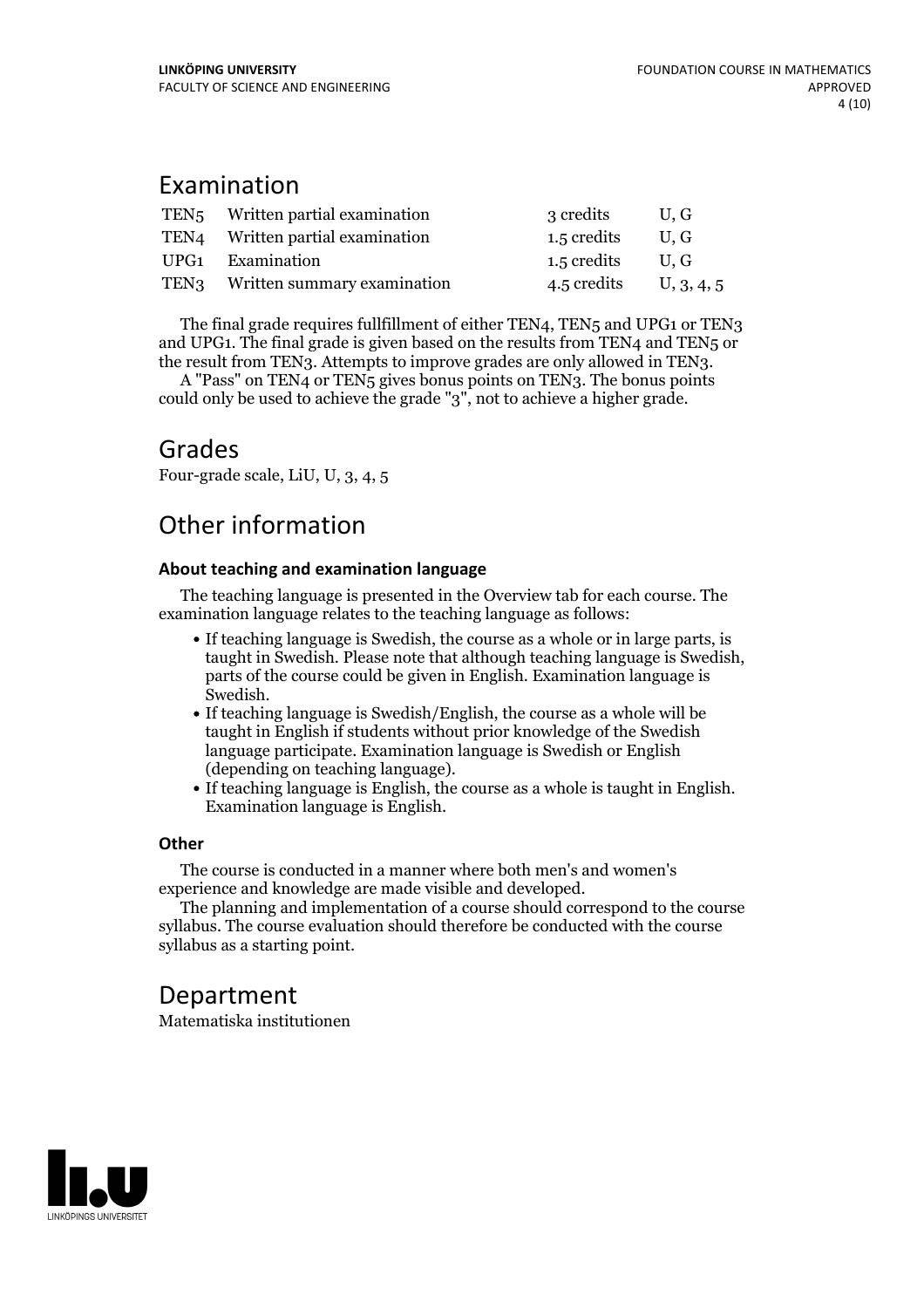# Director of Studies or equivalent

Jesper Thorén

### Examiner

Fredrik Andersson, Mikael Langer, Johan Thim

# Course website and other links

# Education components

Preliminary scheduled hours: 78 h Recommended self-study hours: 82 h

# Course literature

#### **Books**

G. Forsling, M. Neymark, *Matematisk analys, en variabel* Liber

**Other**

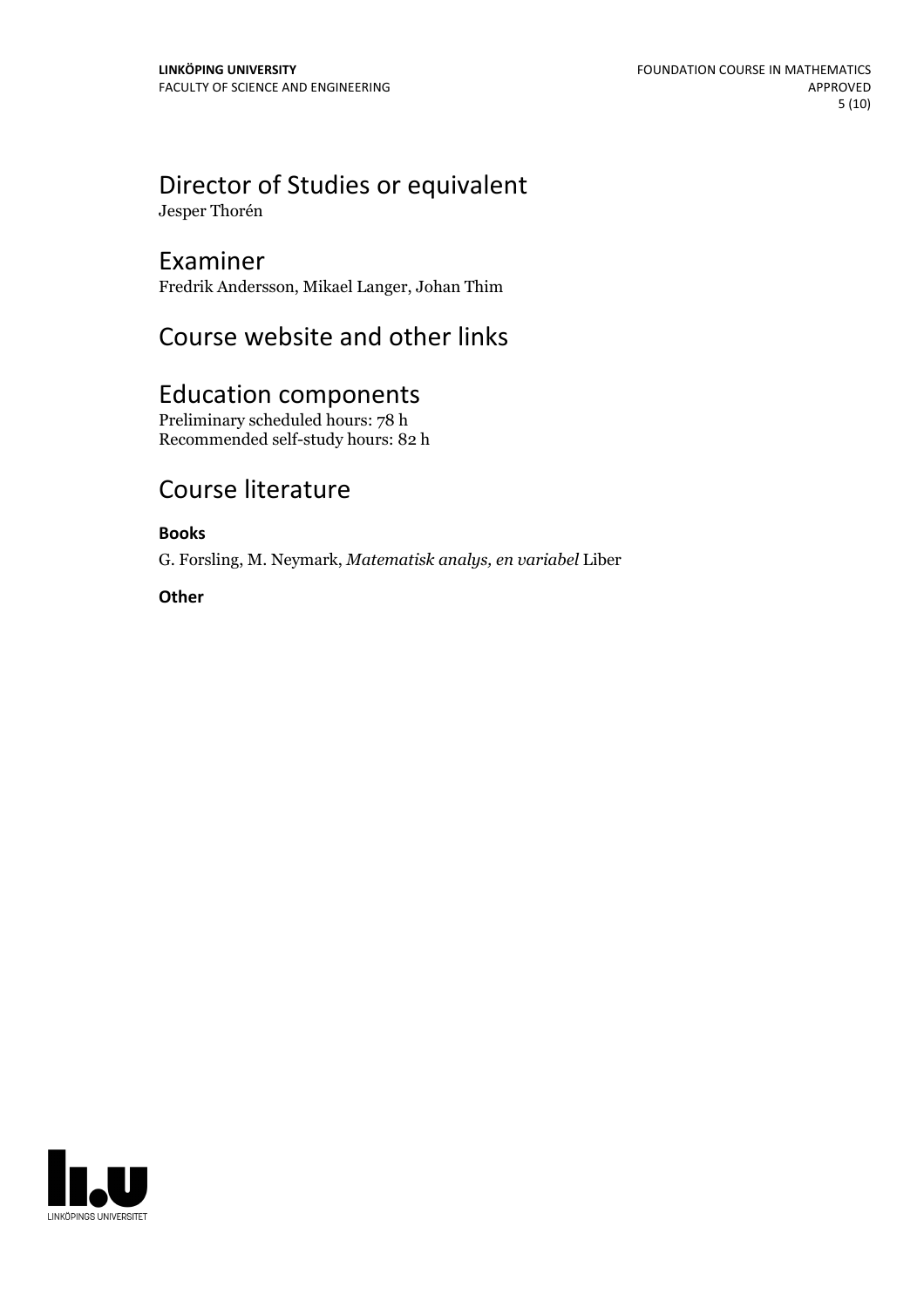# **Common rules**

#### **Course syllabus**

A syllabus must be established for each course. The syllabus specifies the aim and contents of the course, and the prior knowledge that a student must have in order to be able to benefit from the course.

### **Timetabling**

Courses are timetabled after a decision has been made for this course concerning its assignment to a timetable module.

#### **Interrupting a course**

The vice-chancellor's decision concerning regulations for registration, deregistration and reporting results (Dnr LiU-2015-01241) states that interruptions in study are to be recorded in Ladok. Thus, all students who do not participate in a course for which they have registered must record the interruption, such that the registration on the course can be removed. Deregistration from <sup>a</sup> course is carried outusing <sup>a</sup> web-based form: https://www.lith.liu.se/for-studenter/kurskomplettering?l=en.

### **Cancelled courses**

Courses with few participants (fewer than 10) may be cancelled or organised in a manner that differs from that stated in the course syllabus. The Dean is to deliberate and decide whether a course is to be cancelled or changed from the course syllabus.

### **Guidelines relatingto examinations and examiners**

For details, see Guidelines for education and examination for first-cycle and second-cycle education at Linköping University, http://styrdokument.liu.se/Regelsamling/VisaBeslut/917592.

An examiner must be employed as a teacher at LiU according to the LiU Regulations for Appointments

(https://styrdokument.liu.se/Regelsamling/VisaBeslut/622784). For courses in second-cycle, the following teachers can be appointed as examiner: Professor (including Adjunct and Visiting Professor), Associate Professor (including Adjunct), Senior Lecturer (including Adjunct and Visiting Senior Lecturer), Research Fellow, or Postdoc. For courses in first-cycle, Assistant Lecturer (including Adjunct and Visiting Assistant Lecturer) can also be appointed as examiner in addition to those listed for second-cycle courses. In exceptional cases, a Part-time Lecturer can also be appointed as an examiner at both first- and second cycle, see Delegation of authority for the Board of Faculty of Science and Engineering.

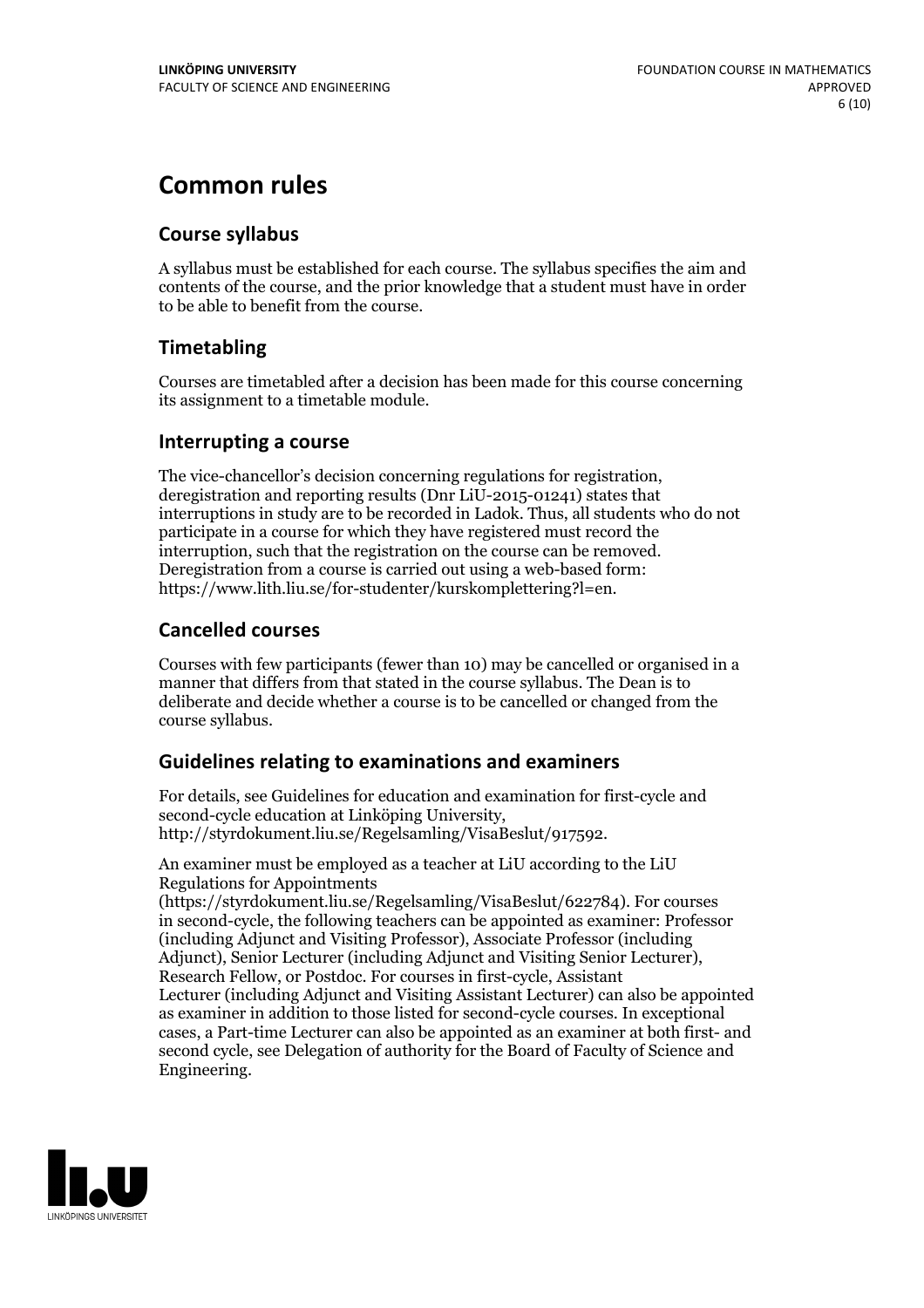#### **Forms of examination**

#### **Examination**

Written and oral examinations are held at least three times a year: once immediately after the end of the course, once in August, and once (usually) in one of the re-examination periods. Examinations held at other times are to follow a decision of the board of studies.

Principles for examination scheduling for courses that follow the study periods:

- courses given in VT1 are examined for the first time in March, with re-examination in June and August
- courses given in VT2 are examined for the first time in May, with re-examination in August and October
- courses given in HT1 are examined for the first time in October, with re-examination in January and August
- courses given in HT2 are examined for the first time in January, with re-examination in March and in August.

The examination schedule is based on the structure of timetable modules, but there may be deviations from this, mainly in the case of courses that are studied and examined for several programmes and in lower grades (i.e. 1 and 2).

Examinations for courses that the board of studies has decided are to be held in alternate years are held three times during the school year in which the course is given according to the principles stated above.

Examinations for courses that are cancelled orrescheduled such that they are not given in one or several years are held three times during the year that immediately follows the course, with examination scheduling that corresponds to the scheduling that was in force before the course was cancelled or rescheduled.

When a course is given for the last time, the regular examination and two re-<br>examinations will be offered. Thereafter, examinations are phased out by offering three examinations during the following academic year at the same times as the examinations in any substitute course. If there is no substitute course, three examinations will be offered during re-examination periods during the following academic year. Other examination times are decided by the board of studies. In all cases above, the examination is also offered one more time during the academic year after the following, unless the board of studies decides otherwise.

If a course is given during several periods of the year (for programmes, or on different occasions for different programmes) the board or boards of studies determine together the scheduling and frequency of re-examination occasions.

#### **Registration for examination**

In order to take an examination, a student must register in advance at the Student Portal during the registration period, which opens 30 days before the date of the examination and closes 10 days before it. Candidates are informed of the location of the examination by email, four days in advance. Students who have not

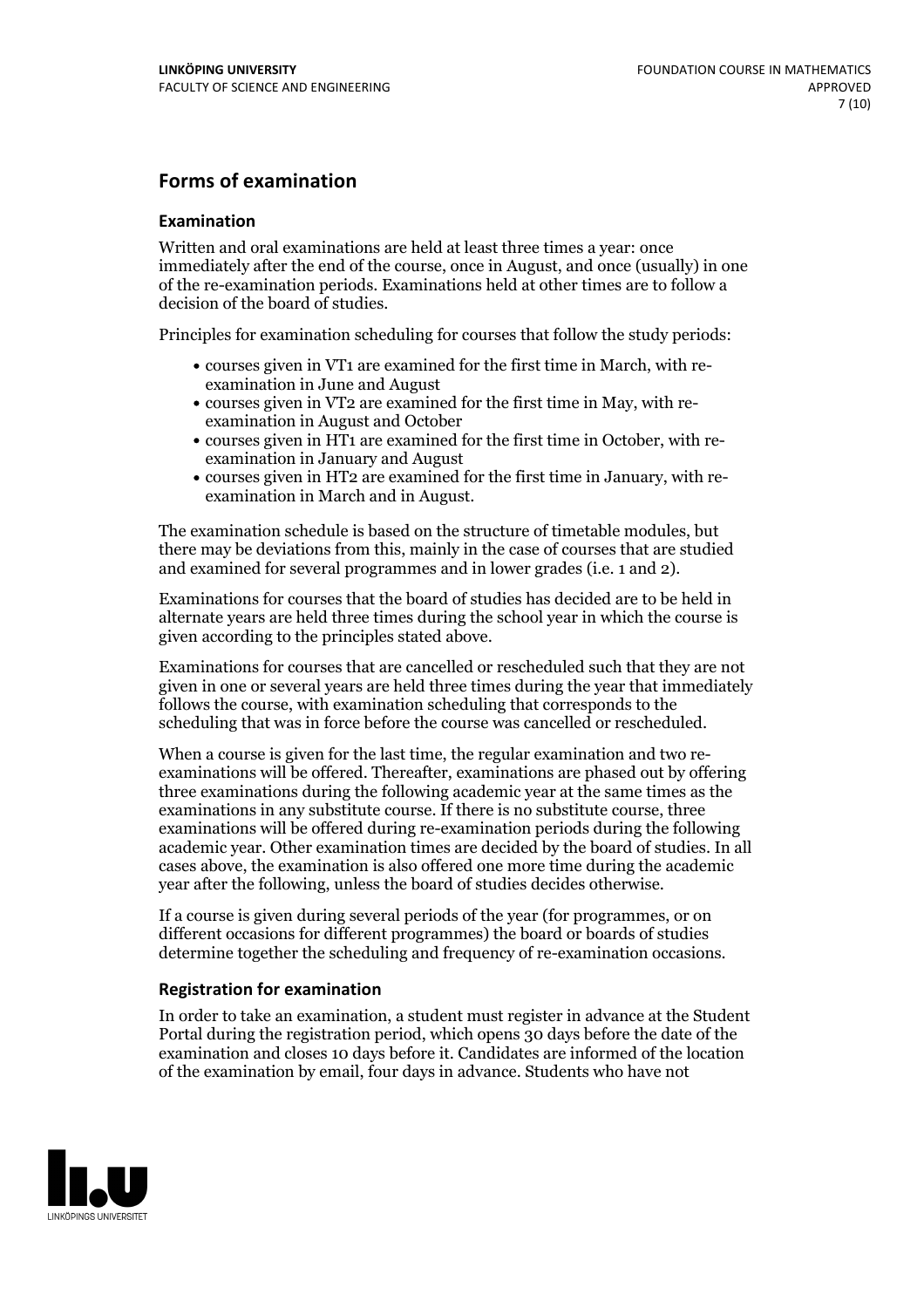registered for an examination run the risk of being refused admittance to the examination, if space is not available.

Symbols used in the examination registration system:

\*\* denotes that the examination is being given for the penultimate time.

\* denotes that the examination is being given for the last time.

#### **Code of conduct for students during examinations**

Details are given in a decision in the university's rule book: http://styrdokument.liu.se/Regelsamling/VisaBeslut/622682.

#### **Retakes for higher grade**

Students at the Institute of Technology at LiU have the right to retake written examinations and computer-based examinations in an attempt to achieve a higher grade. This is valid for all examination components with code "TEN" and "DAT". The same right may not be exercised for other examination components, unless otherwise specified in the course syllabus.

A retake is not possible on courses that are included in an issued degree diploma.

#### **Retakes of other forms of examination**

Regulations concerning retakes of other forms of examination than written examinations and computer-based examinations are given in the LiU guidelines

http://styrdokument.liu.se/Regelsamling/VisaBeslut/917592.

#### **Plagiarism**

For examinations that involve the writing of reports, in cases in which it can be assumed that the student has had access to other sources (such as during project work, writing essays, etc.), the material submitted must be prepared in accordance with principles for acceptable practice when referring to sources (references or quotations for which the source is specified) when the text, images, ideas, data,  $\vec{e}$  etc. of other people are used. It is also to be made clear whether the author has reused his or her own text, images, ideas, data, etc. from previous examinations, such as degree projects, project reports, etc. (this is sometimes known as "self- plagiarism").

A failure to specify such sources may be regarded as attempted deception during examination.

#### **Attempts to cheat**

In the event of <sup>a</sup> suspected attempt by <sup>a</sup> student to cheat during an examination, or when study performance is to be assessed as specified in Chapter <sup>10</sup> of the Higher Education Ordinance, the examiner is to report this to the disciplinary board of the university. Possible consequences for the student are suspension from study and a formal warning. More information is available at https://www.student.liu.se/studenttjanster/lagar-regler-rattigheter?l=en.

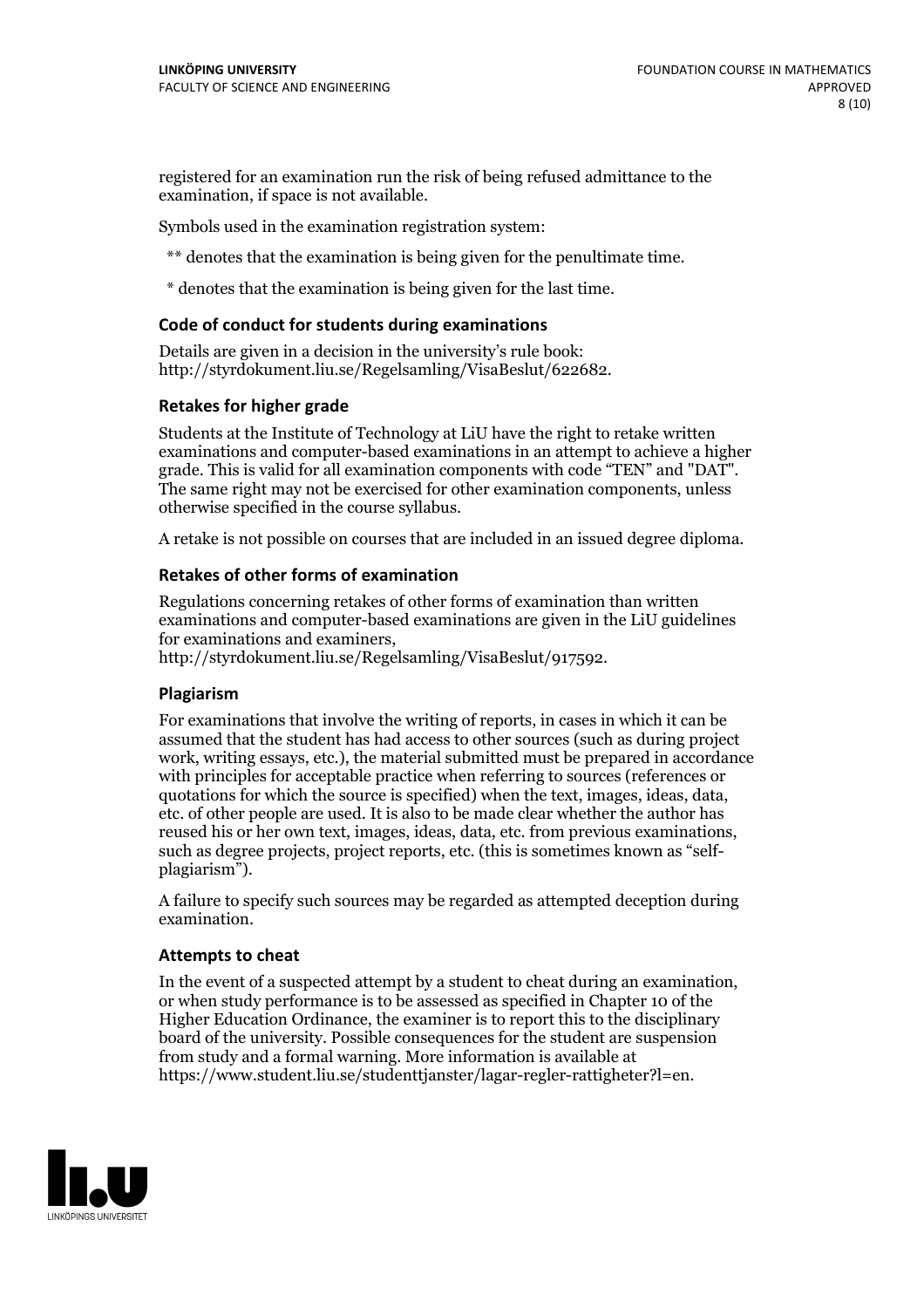#### **Grades**

The grades that are preferably to be used are Fail (U), Pass (3), Pass not without distinction  $(4)$  and Pass with distinction  $(5)$ .

- 1. Grades U, 3, 4, 5 are to be awarded for courses that have written
- examinations. 2. Grades Fail (U) and Pass (G) may be awarded for courses with <sup>a</sup> large degree of practical components such as laboratory work, project work and group work. 3. Grades Fail (U) and Pass (G) are to be used for degree projects and other
- independent work.

#### **Examination components**

- 
- 1. Grades U, 3, 4, <sup>5</sup> are to be awarded for written examinations (TEN). 2. Examination components for which the grades Fail (U) and Pass (G) may be awarded are laboratory work (LAB), project work (PRA), preparatory written examination (KTR), oral examination (MUN), computer-based
- examination (DAT), home assignment (HEM), and assignment (UPG). 3. Students receive grades either Fail (U) or Pass (G) for other examination components in which the examination criteria are satisfied principally through active attendance such as other examination (ANN), tutorial group (BAS) or examination item (MOM). 4. Grades Fail (U) and Pass (G) are to be used for the examination
- components Opposition (OPPO) and Attendance at thesis presentation (AUSK) (i.e. part of the degree project).

For mandatory components, the following applies: If special circumstances prevail, and if it is possible with consideration of the nature of the compulsory component, the examiner may decide to replace the compulsory component with another equivalent component. (In accordance with the LiU Guidelines for education and examination for first-cycle and second-cycle education at Linköping University, http://styrdokument.liu.se/Regelsamling/VisaBeslut/917592).

For written examinations, the following applies: If the LiU coordinator for students with disabilities has granted a student the right to an adapted examination for a written examination in an examination hall, the student has the right to it. If the coordinator has instead recommended for the student an adapted examination or alternative form of examination, the examiner may grant this if the examiner assesses that it is possible, based on consideration of the course objectives. (In accordance with the LiU Guidelines for education and examination for first-cycle and second-cycle education at Linköping University, http://styrdokument.liu.se/Regelsamling/VisaBeslut/917592).

The examination results for a student are reported at the relevant department.

### **Regulations (applyto LiU in its entirety)**

The university is a government agency whose operations are regulated by